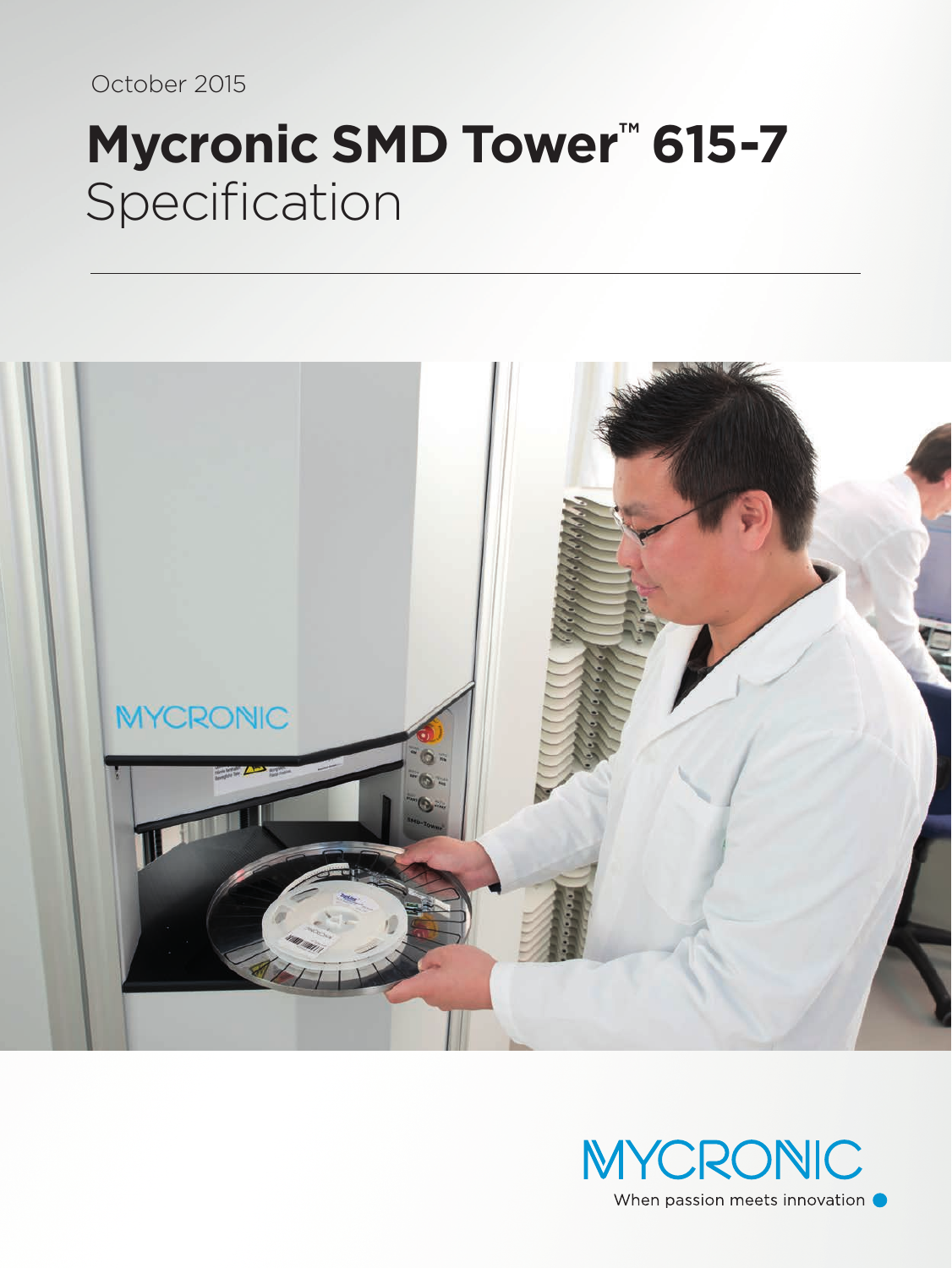## **Specification Mycronic SMD Tower 615-7**

#### **CAPABILITY**

| <b>RANDOM ACCESS STORAGE SYSTEM FOR SMD REELS</b> |                                                                                                                                  |  |
|---------------------------------------------------|----------------------------------------------------------------------------------------------------------------------------------|--|
| Reel sizes                                        | 8 to 24 mm (4"/100 mm reels)<br>8 to 24 mm (7"/180 mm reels)<br>8 to 56 mm (13"/330 mm reels)<br>8 to 56 mm (15 "/ 380 mm reels) |  |
| Freely configurable and expandable                |                                                                                                                                  |  |
| Access time                                       | 5 reels/minutes typ.                                                                                                             |  |

### **CAPACITY**

#### **STANDARD CONFIGURATION**

| <b>REEL WIDTH</b>      | <b>CASSETTES / SMD TOWER</b> | <b>REELS/CASSETTE</b> | <b>NUMBER OF REELS</b> | <b>TOTAL</b> |
|------------------------|------------------------------|-----------------------|------------------------|--------------|
| 8 mm/4"-7"             | 2                            | 14                    | 56                     |              |
| 8 mm/13"               | $\overline{4}$               | 14                    | 56                     |              |
| 8 mm/15"               | $\circ$                      | 14                    | $\circ$                |              |
| 12 mm/4"-7"            | $\sqrt{2}$                   | 12                    | 48                     |              |
| $12 \text{ mm} / 13$ " | $\overline{3}$               | 12                    | 36                     |              |
| 12 mm/15"              | $\overline{2}$               | 12                    | 24                     |              |
| 16 mm/4"-7"            | 1                            | 10 <sup>°</sup>       | 20                     |              |
| 16 mm/13"              | $\overline{\mathsf{S}}$      | 10 <sup>°</sup>       | 30                     |              |
| 16 mm/15"              | $\mathbf{1}$                 | 10                    | 10 <sup>°</sup>        |              |
| 24 mm/4"-7"            | $\circ$                      | 8                     | $\circ$                | 354          |
| 24 mm/13"              | $\overline{2}$               | 8                     | 16                     |              |
| 24 mm/15"              | 2                            | 8                     | 16                     |              |
| 32 mm/13"              | $\overline{2}$               | 7                     | 14                     |              |
| 32 mm/15"              | $\overline{2}$               | 7                     | 14                     |              |
| 44 mm/13"              | $\mathbf{1}$                 | 5                     | 5                      |              |
| 44 mm/15"              | $\mathbf{1}$                 | 5                     | 5                      |              |
| 56 mm/13"              | $\circ$                      | $\overline{4}$        | $\circ$                |              |
| 56 mm/15"              | 1                            | 4                     | $\overline{4}$         |              |

| <b>MAXIMUM REEL</b>      |                              |                       |                 |
|--------------------------|------------------------------|-----------------------|-----------------|
| <b>REEL WIDTH</b>        | <b>CASSETTES / SMD TOWER</b> | <b>REELS/CASSETTE</b> | NUMBER OF REELS |
| $8 \text{ mm} / 4" - 7"$ | フロ                           |                       |                 |

| <b>MAXIMUM TRAY</b>   |                              |                            |                             |
|-----------------------|------------------------------|----------------------------|-----------------------------|
| <b>CASSETTE WIDTH</b> | <b>CASSETTES / SMD TOWER</b> | <b>TRAY BOXES/CASSETTE</b> | <b>NUMBER OF TRAY BOXES</b> |
| $44$ mm/13"           | 29                           |                            | 725                         |

| <b>CASSETTE CAPACITY</b> |               |  |
|--------------------------|---------------|--|
| <b>CASSETTE TYPE</b>     | <b>NUMBER</b> |  |
| $\Delta'' - 7''$         | 29            |  |
| 1Z''                     | 2C            |  |
| 1도"                      |               |  |

| <b>CASSETTES AVAILABLE</b> |                       |           |            |
|----------------------------|-----------------------|-----------|------------|
| <b>REEL WIDTH</b>          | <b>REEL DIAMETERS</b> |           |            |
|                            | $4'' - 7''$           | 13''      | $15''$ (1) |
| 8 mm                       |                       |           |            |
| 12 mm                      |                       | ٠         |            |
| 16 mm                      |                       | $\bullet$ |            |
| 24 mm                      |                       |           |            |
| 32 mm                      |                       | $\bullet$ |            |
| 44 mm                      |                       |           |            |
| 56 mm                      |                       | $\bullet$ |            |

#### CASSETTES

| DRY AIR UNIT FREY FND 3.0 F-DP      |                                                  |  |
|-------------------------------------|--------------------------------------------------|--|
| Flow rate, max                      | (in) 24 $\rm m^3/h$ , (out) 20 $\rm m^3/h$       |  |
| Flow rate, type                     | $3 \text{ m}^3/h$                                |  |
| Air supply                          | class 4 (ISO 8573-1) or better                   |  |
| Operating pressure                  | $5-10$ bar                                       |  |
| Power supply                        | 115/230 V, 50/60 Hz, 18W                         |  |
| Dimension (W $\times$ D $\times$ H) | 330 mm x 270 mm x 840 mm (13.0" x 10.6" x 33.1") |  |

#### ACCESSORY

| <b>SOFTWARE FUNCTIONS</b>       |                      |                      |
|---------------------------------|----------------------|----------------------|
|                                 | <b>STANDARD MODE</b> | <b>MYCENTER MODE</b> |
| Component management            |                      | (2)                  |
| Stock monitoring                | ٠                    | (2)                  |
| External communication protocol | ٠                    |                      |
| User Access System              |                      |                      |
| Traceability                    |                      |                      |
| Job preparation                 | ٠                    | (2)                  |
| Barcoding                       |                      | (2)                  |
| Data import/Export function     |                      | (2)                  |
| Inventory function              | ٠                    | (2)                  |
| Component allocation            | ٠                    |                      |

(2) Handled by MYCenter software.

(1) Smaller reels can be stored in a larger cassette.

#### SOFTWARE